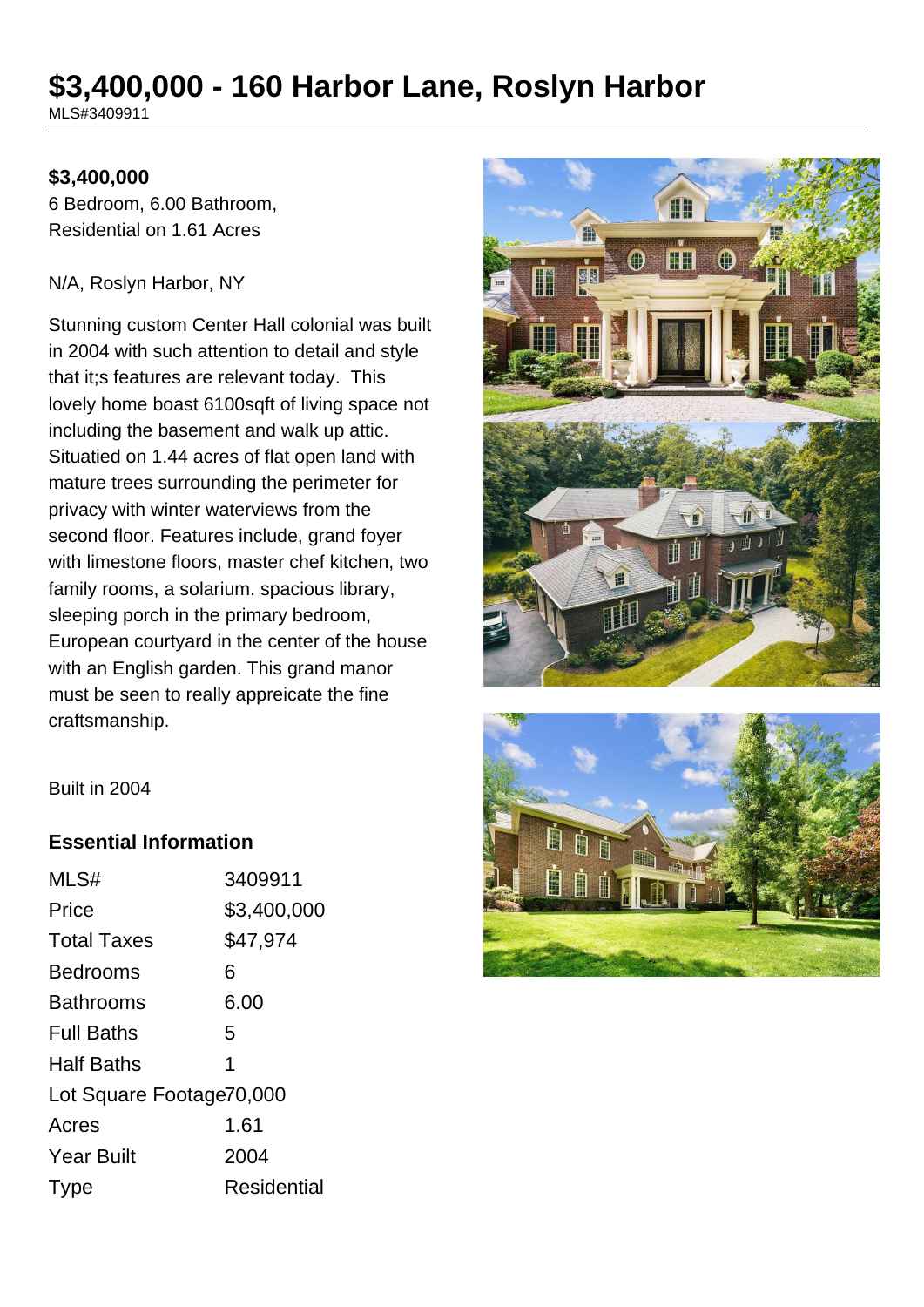| Sub-Type      | <b>Single Family Residence</b> |
|---------------|--------------------------------|
| <b>Style</b>  | Colonial                       |
| <b>Status</b> | Active                         |

## **Community Information**

| Address      | 160 Harbor Lane      |
|--------------|----------------------|
| Subdivision  | N/A                  |
| City         | <b>Roslyn Harbor</b> |
| County       | Nassau               |
| <b>State</b> | NΥ                   |
| Zip Code     | 11576                |

## **Amenities**

| <b>Features</b> | Level, Near Public Transit        |
|-----------------|-----------------------------------|
| Parking         | Private, Attached, 3 Car Attached |
| # of Garages    | 3                                 |
| Garages         | Private, Attached, 3 Car Attached |
| Waterfront      | Harbor                            |

## **Interior**

| <b>Interior</b>                                                | Hardwood                                                                                                                                                                                                                                     |
|----------------------------------------------------------------|----------------------------------------------------------------------------------------------------------------------------------------------------------------------------------------------------------------------------------------------|
| <b>Interior Features</b>                                       | 1st Floor Bedrm, Cathedral Ceiling(s), Den/Family Room, Eat-in Kitchen,<br>Exercise Room, Formal Dining Room, Entrance Foyer, Granite<br>Counters, Home Office, Marble Bath, Master Bath, Pantry, Powder<br>Room, Storage, Walk-In Closet(s) |
| Appliances                                                     | Cooktop, Dishwasher, Dryer, Freezer, Microwave, Oven, Refrigerator,<br>Washer, Wine Cooler, ENERGY STAR Qualified Dryer, ENERGY STAR<br><b>Qualified Washer</b>                                                                              |
| Heating                                                        | Natural Gas, Forced Air, Hot Water, Radiant                                                                                                                                                                                                  |
| Cooling                                                        | <b>Central Air</b>                                                                                                                                                                                                                           |
| Fireplace                                                      | Yes                                                                                                                                                                                                                                          |
| # of Fireplaces                                                | 3                                                                                                                                                                                                                                            |
| Has Basement                                                   | Yes                                                                                                                                                                                                                                          |
| <b>Basement</b>                                                | Full, Walk-Out Access                                                                                                                                                                                                                        |
| <b>Exterior</b>                                                |                                                                                                                                                                                                                                              |
| <b>Exterior</b><br><b>Exterior Features</b><br>Lot Description | <b>Brick, Fiberglass Insulation</b><br>Balcony, Sprinkler Lawn System<br>Level, Near Public Transit                                                                                                                                          |

Windows ENERGY STAR Qualified Windows, Insulated Windows